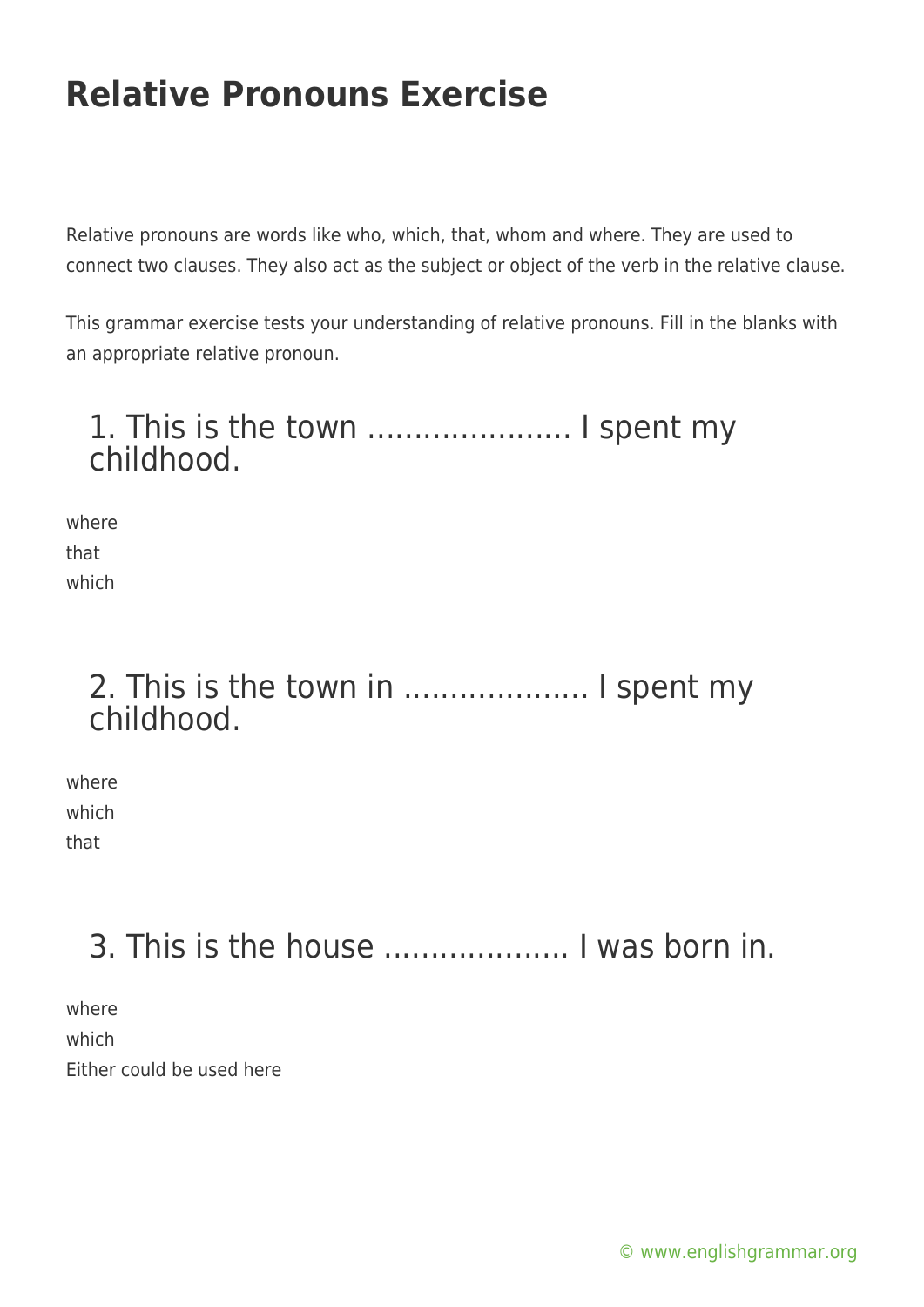4. Here is an article ..................... might interest you.

it which which it

> 5. I gave her a bag ......................... she put in her bag at once.

which which it it

> 6. This is Alice ........................... you met last year.

whom that Either could be used here

### 7. I was impressed by the way ............................ she did it.

which in which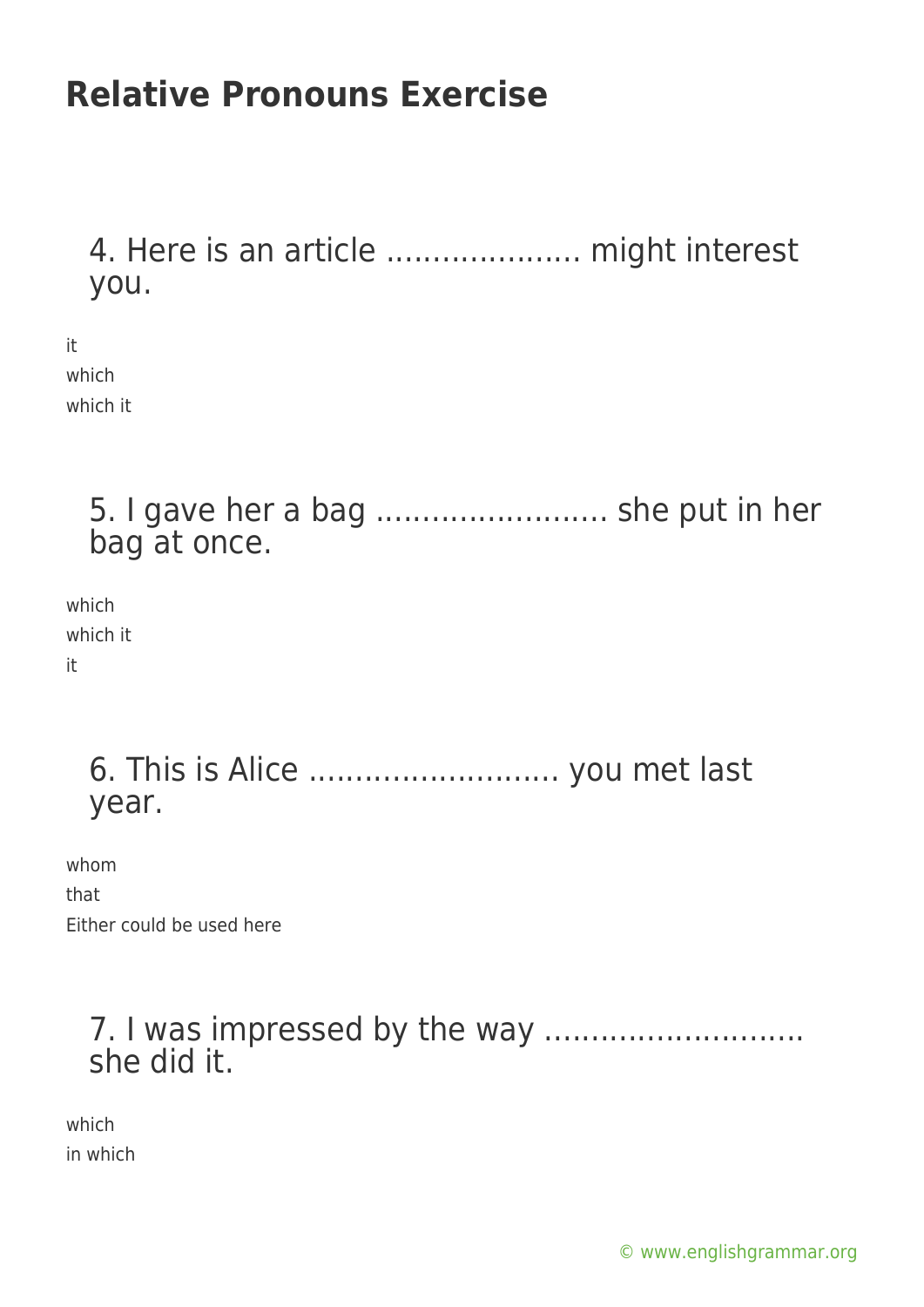how

#### 8. They got divorced a few months later ............................ surprised nobody.

that

what which

### 9. The people ......................... live next door are not very friendly.

who that Either could be used here

### 10. The only thing ................. matters is to find our way home.

which that Either could be used here

## 11. The woman ............................. I marry should